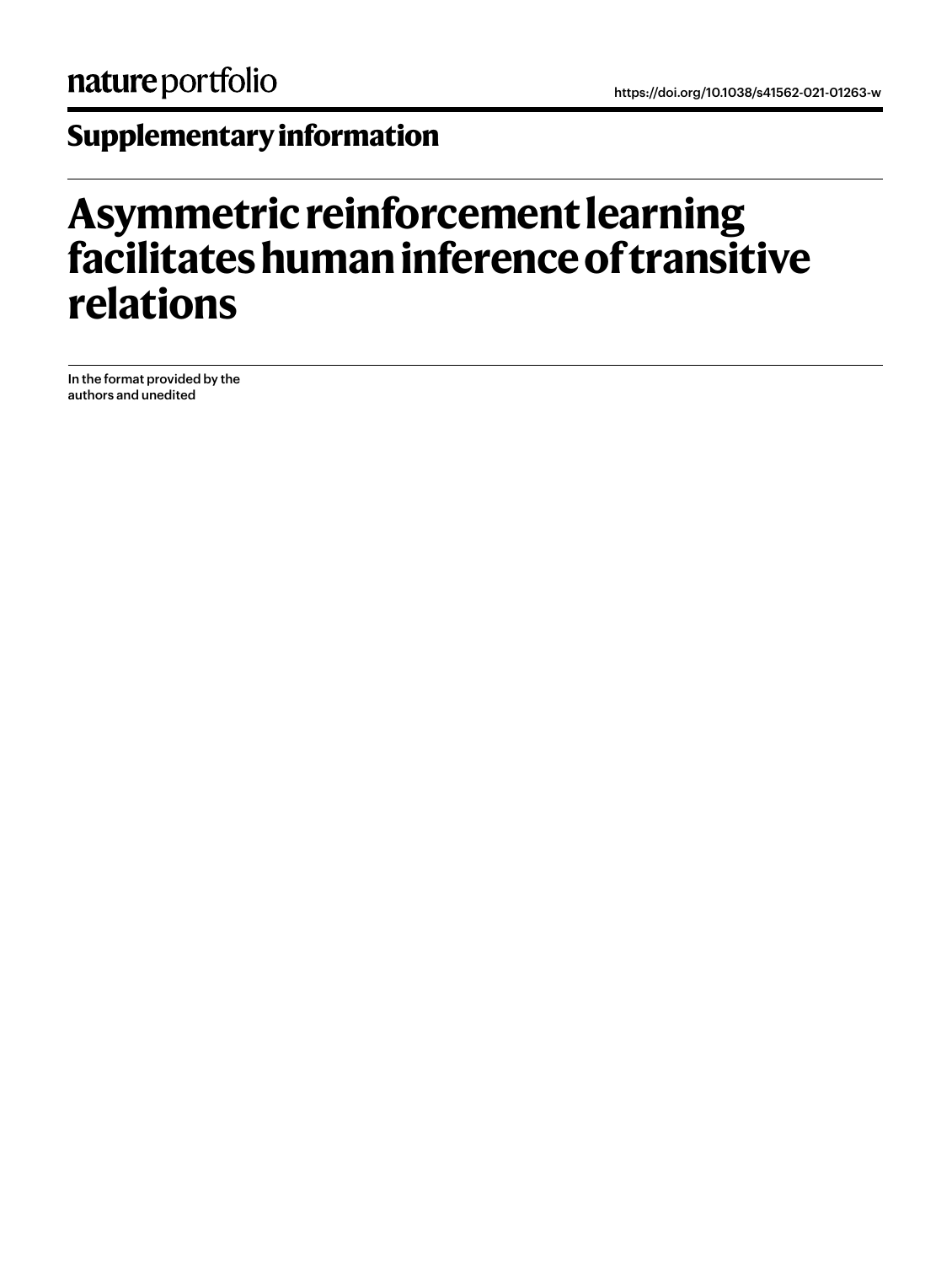## Asymmetric reinforcement learning facilitates human inference of transitive relations

Simon Ciranka<sup>1,2\*</sup>, Juan Linde-Domingo<sup>1\*</sup>, Ivan Padezhki<sup>1</sup>, Clara Wicharz<sup>1</sup>, Charley M. Wu<sup>1,3</sup>, and Bernhard Spitzer<sup>1,2\*\*</sup>

### Supplementary Information

<sup>1</sup>Center for Adaptive Rationality, Max Planck Institute for Human Development, Berlin, Germany

<sup>2</sup>Max Planck UCL Centre for Computational Psychiatry and Ageing Research, Berlin, Germany

<sup>3</sup>Human and Machine Cognition Lab, University of Tübingen, Tübingen, Germany

\*These authors contributed equally \*\*corresponding author, email: [spitzer@mpib-berlin.mpg.de](mailto:spitzer@mpib-berlin.mpg.de)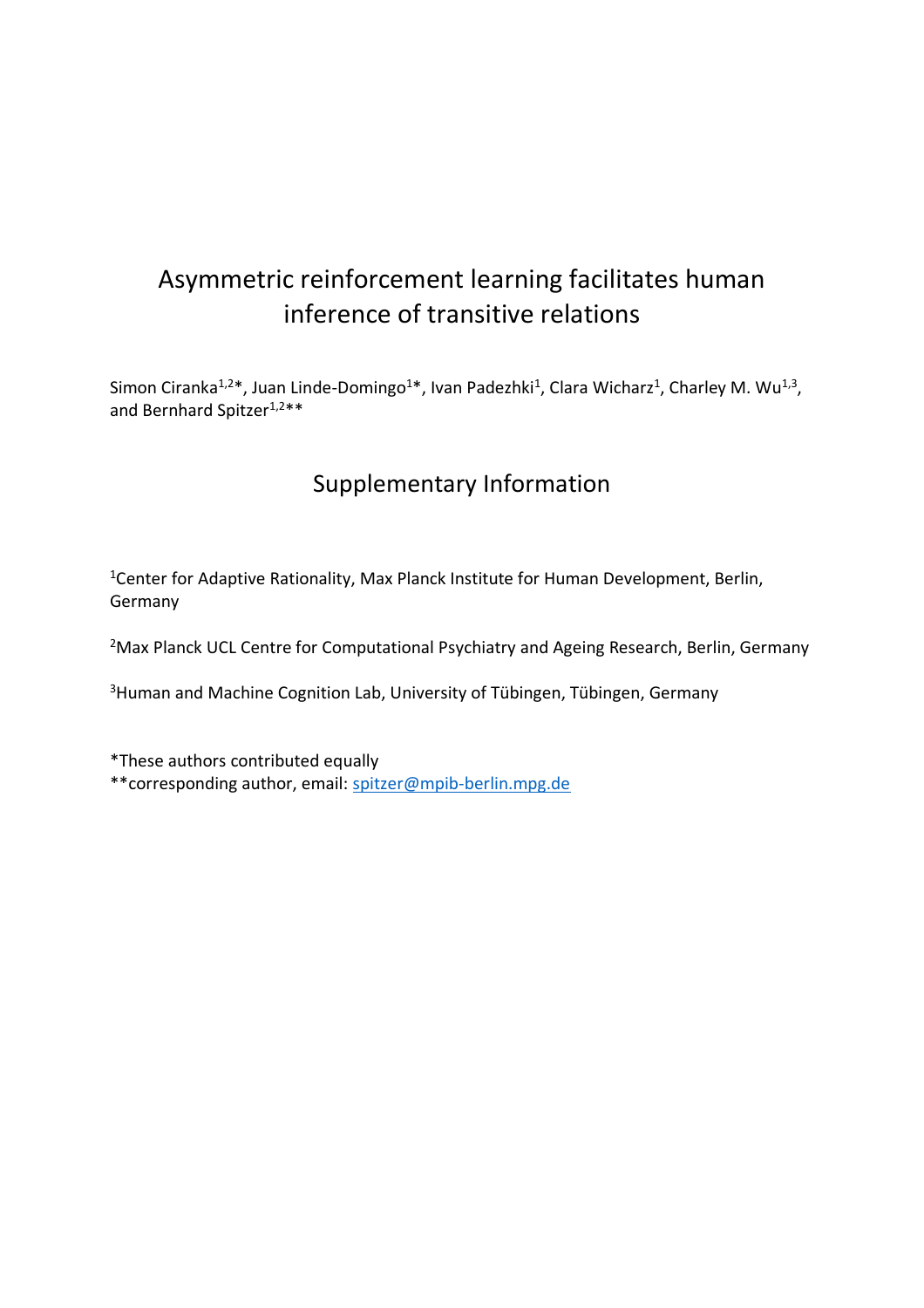### **Supplementary Tables**

**Supplementary Table 1.** Tests of mean accuracy on non-neighbour trials against chance (Wilcoxon signed-rank tests against 0.5) in the individual experiments with partial feedback.

|                           | z |    |      | 95% CI       | p-value |
|---------------------------|---|----|------|--------------|---------|
| Experiment 2   $-4.68$    |   | 31 | 0.84 | [0.75, 0.87] | < 0.01  |
| Experiment $3 \mid -6.00$ |   | 48 | 0.87 | [0.85, 0.87] | $-.001$ |
| Experiment $4 \mid -6.08$ |   | 49 | 0.87 | [0.87, 0.87] | $-.001$ |

**Supplementary Table 2.** Fit of symmetric models (Q1, Q1\*, Q1\*+P, Q1\*+Pi) tested against their asymmetric counterparts (Wilcoxon signed-rank tests comparing BICs, aggregated across Experiments 2-4 with partial feedback).

|                           |         | n   |      | 95% CI       | p-value |
|---------------------------|---------|-----|------|--------------|---------|
| Q1 vs. Q2                 | $-4.06$ | 128 | 0.36 | [0.19, 0.50] | < .001  |
| $Q1*$ vs. $Q2*$           | $-8.53$ | 128 | 0.75 | [0.67, 0.81] | < 0.01  |
| $Q1^*$ +P vs. $Q2^*$ +P   | $-7.79$ | 128 | 0.69 | [0.59, 0.76] | $-.001$ |
| Q1*+Pi vs. Q2*+Pi   -7.08 |         | 128 | 0.63 | [0.52, 0.72] | $-.001$ |

**Supplementary Table 3**. Fit of symmetric versus asymmetric models (Wilcoxon signed-rank tests comparing BICs) in the individual experiments with partial feedback.

|                           | z |    |      | 95% CI       | p-value |
|---------------------------|---|----|------|--------------|---------|
| Experiment 2   $-4.67$    |   | 31 | 0.76 | [0.57, 0.85] | $-.001$ |
| Experiment $3 \mid -5.02$ |   | 48 | 0.67 | [0.49, 0.80] | $-.001$ |
| Experiment $4 \mid -5.37$ |   | 49 | 0.70 | [0.54, 0.81] | $-.001$ |

**Supplementary Table 4**. Fit of previously proposed models compared to our winning model Q2\*+P (Wilcoxon signed-rank tests comparing BICs, aggregated across Experiments 2-4).

|            | z       | n   |      | 95% CI       | p-value |
|------------|---------|-----|------|--------------|---------|
| <b>VAT</b> | $-7.40$ | 128 | 0.65 | [0.55, 0.74] | $-.001$ |
| RL-ELO     | $-8.70$ | 128 | 0.76 | [0.70, 0.82] | < .001  |
| $VAT2+P$   | $-2.45$ | 128 | 0.22 | [0.06, 0.39] | .014    |
| RL-ELO2+P  | $-3.73$ | 128 | 0.33 | [0.16, 0.48] | $-.001$ |